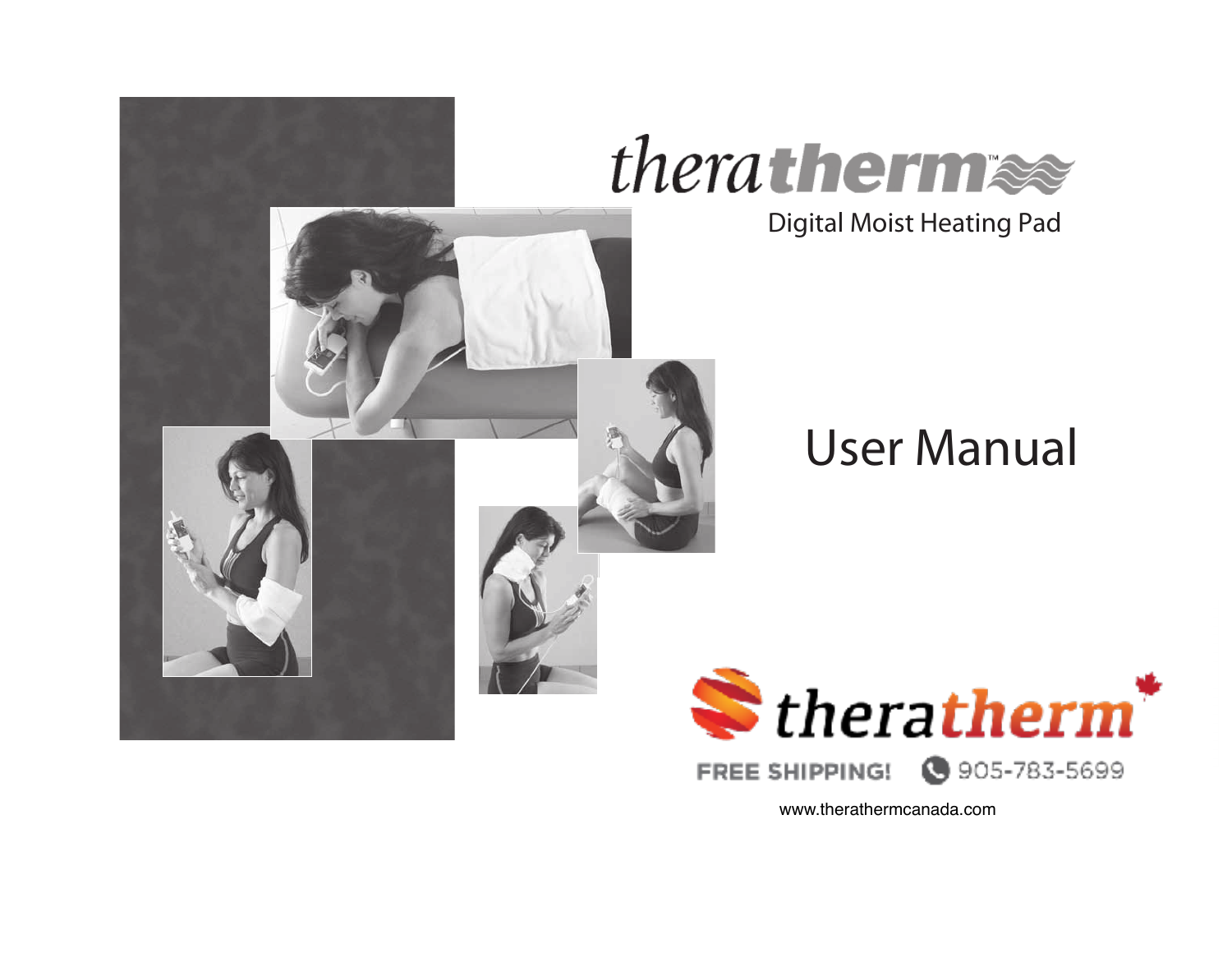| <b>THE REAL PROPERTY OF SECTION</b> |  | Theratherm <sup>™</sup> Digital Moist Heating Pad |
|-------------------------------------|--|---------------------------------------------------|

| $\frac{1}{2}$                                                                                                                                                                                                                 |  |
|-------------------------------------------------------------------------------------------------------------------------------------------------------------------------------------------------------------------------------|--|
| Precautionary Instructions (1.1) (1995) (1996) (1997) (1998) (1998) (1998) (1998) (1998) (1998) (1999) (1999) (1999) (1999) (1999) (1999) (1999) (1999) (1999) (1999) (1999) (1999) (1999) (1999) (1999) (1999) (1999) (1999) |  |
|                                                                                                                                                                                                                               |  |
|                                                                                                                                                                                                                               |  |
|                                                                                                                                                                                                                               |  |
|                                                                                                                                                                                                                               |  |
|                                                                                                                                                                                                                               |  |

© 2004 Encore Medical Corporation or its affiliates, Austin Texas, USA. Any use of editorial, pictorial or la composition of this publication without express written consent from the Chattanooga Group of Encore Medical, strictly prohibited. This publication was written, illustrated and prepared for print by the Chattanooga Group of<br>Medical, L.P.

2



www.therathermcanada.com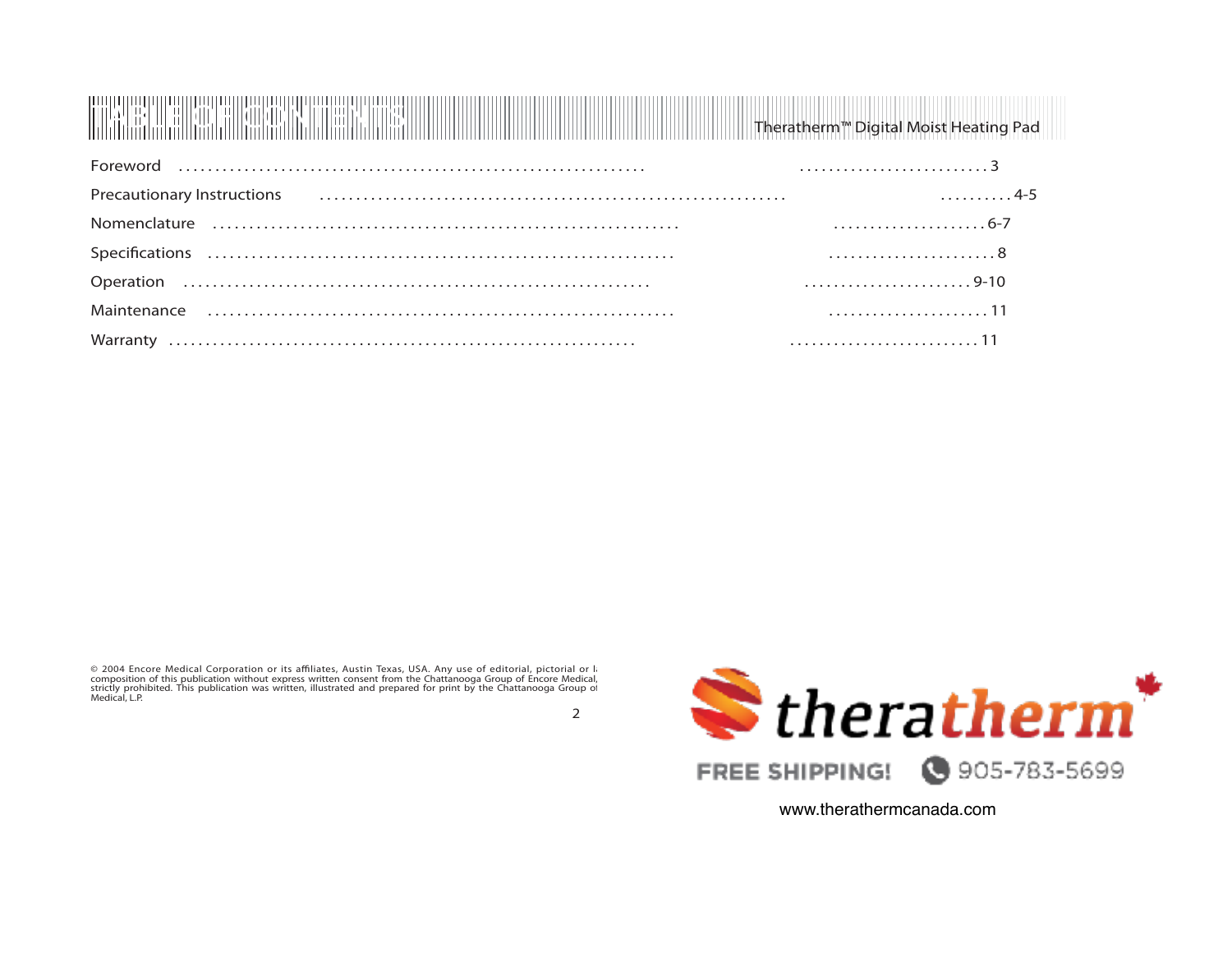### **FORWORD** Note that the state of the state of the state of the state of the state of the state of the state of the state of the state of the state of the state of the state of the state of the state of the state of the st

The application of moist heat is a routinely prescribed therapy in today's medical field. The body's physiological response to moist heat is dilation of the blood vessels, causing an increase in the blood flow to the area under treatment. Increased local circulation enhances recovery by flushing away the waste products and bringing in fresh blood cells to the treatment area. Moist heat is exceptionally useful in treating back pain caused by muscle spasms from strain and tension. The pain of arthritic and muscleskeletal conditions can be temporarily alleviated with the use of moist heat therapy. The increased blood flow can help relax muscles in spasm and help maintain joint and muscle flexibility. Along with rest, the Theratherm Digital Moist Heating Pad will gradually relieve pain by relaxing a muscle in spasm. Theratherm treatment is also efficient in relieving pain caused by muscle spasm or inflammation after a day of recreation, gardening, jogging or household activities.

The Theratherm Digital Moist Heating Pad produces moist heat automatically. There is no water to add, no water to boil, no dripping packs and no towels to prepare. Moisture is drawn from the humidity in the air and retained in the outer flannel cover. When the hot pack is turned on, the rapid heat rise forces the moisture out of the flannel cover onto the patient's skin. The moisture acts only as a means to transmit heat more deeply into the tissue, so only a small amount is needed.

The Theratherm Digital Moist Heating Pad is more effective than other electric heating pads on the market because it delivers intense moist heat therapy. The moist heating pad expands the size of the blood vessels, increasing blood flow. The temperature of the heating pad is controlled by the patient with a digital controller that can be turned on and off. The digital controller is also used to set the treatment time and features a lock-out mode to guard against remiss touching of the controls during treatment.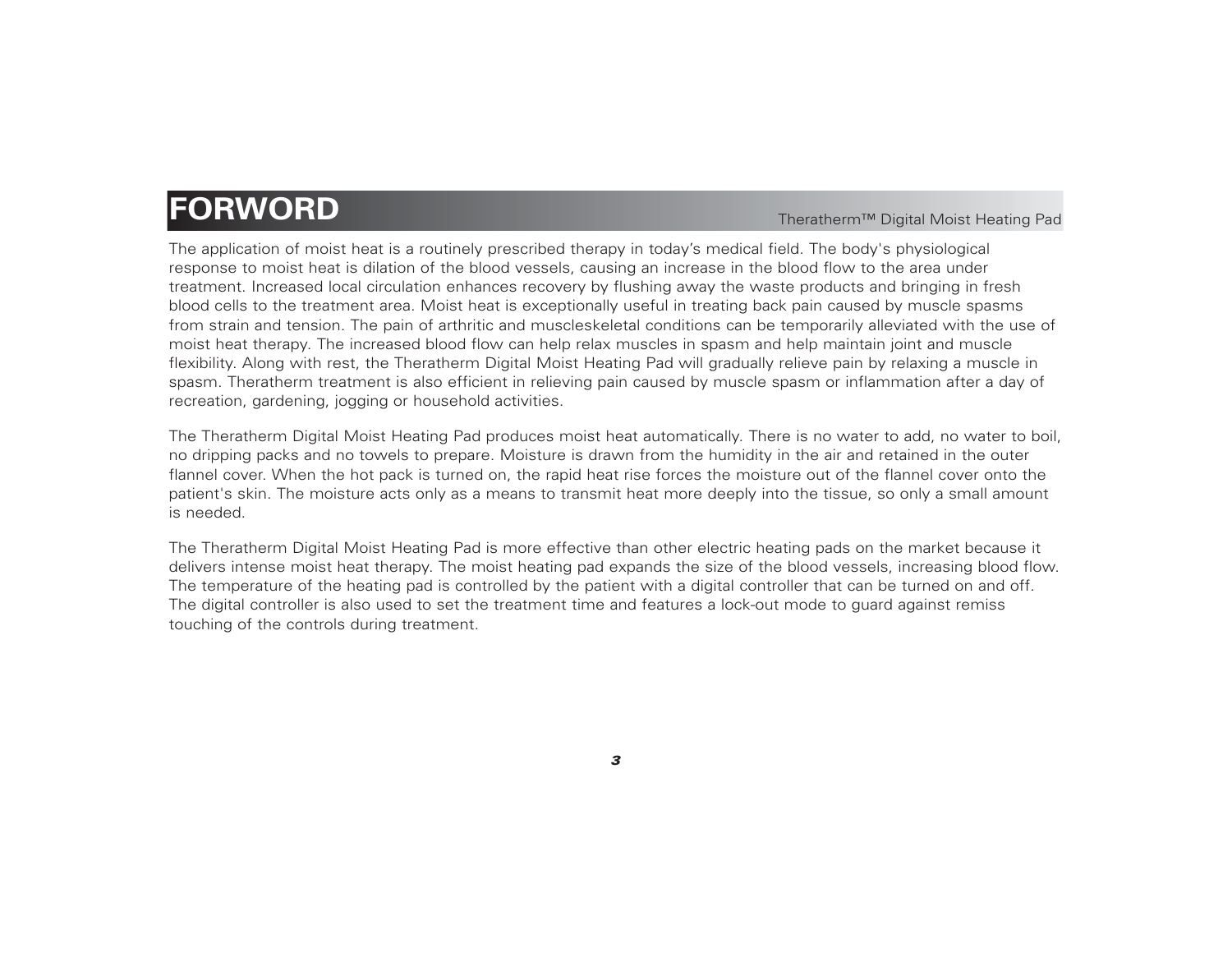## **PRECAUTIONARY INSTRUCTIONS** Theratherm™ Digital Moist Heating Pad

### **Precautionary Instructions**

The precautionary instructions found in this section and throughout this manual are indicated by specific symbols. Understand these symbols and their definitions before operating this equipment. The definition of these symbols are as follows:

**=CAUTION-** Text with a "CAUTION" indicator will explain possible Safety infractions that could have the potential to cause minor to

moderate injury or damage to equipment.



**=WARNING-** Text with a "WARNING" indicator will explain possible Safety infractions that will potentially cause serious injury and equipment damage.

**=DANGER-** Text with a "DANGER" indicator will explain possible Safety infractions that are imminently hazardous situations that would result in death or serious injury.

### **=EXPLOSION HAZARD-**

Text with an "Explosion Hazard" indicator will explain possible safety infractions if this equipment is used in the presence of

flammable anesthetics.

**NOTE:** Throughout this manual "NOTE" may be found. These are helpful information to aid in the particular area or function being described.

Read, understand and practice the precautionary and operating instructions found in this manual. Know the limitations and hazards associated with using any electrical stimulation device. Observe the precautionary and operational decals placed on the unit.

### **CAUTION:Burn or skin injury**

• Unplug when not in use.

- DO NOT use while sleeping.
- DO NOT use on an infant or small child.
- DO NOT apply over insensitive skin or in the presence of poor circulation.
- Burns can occur regardless of control settings. Check skin under pad frequently to avoid burning and blistering.
- Never use pad without cover in place.
- DO NOT sit on or crush pad. Avoid sharpfolds in pad.
- DO NOT expose heating pad or digital control to liquids as damage could occur to the heating pad or digital control.
- Treatment time should not exceed 30 minutes.
- Carefully examine inner cover before each use. Discard the pad if inner covering shows any signs of deterioration.
- DO NOT use pins or other connecting means to fasten pad in place.
- Never pull pad by the supply cord and do not use cord as a handle.
- Individuals with circulation problems should consult with a physician before using this product.
- DO NOT sit or lie on the pad.
- DO NOT use pad directly over cuts, abrasions or open wounds.
- Exercise extreme caution when using pad on non-communicative individuals.
- Handle control mechanism with care.
- DO NOT use pad as a bed warmer or foot warmer.
- Physiological Effects.

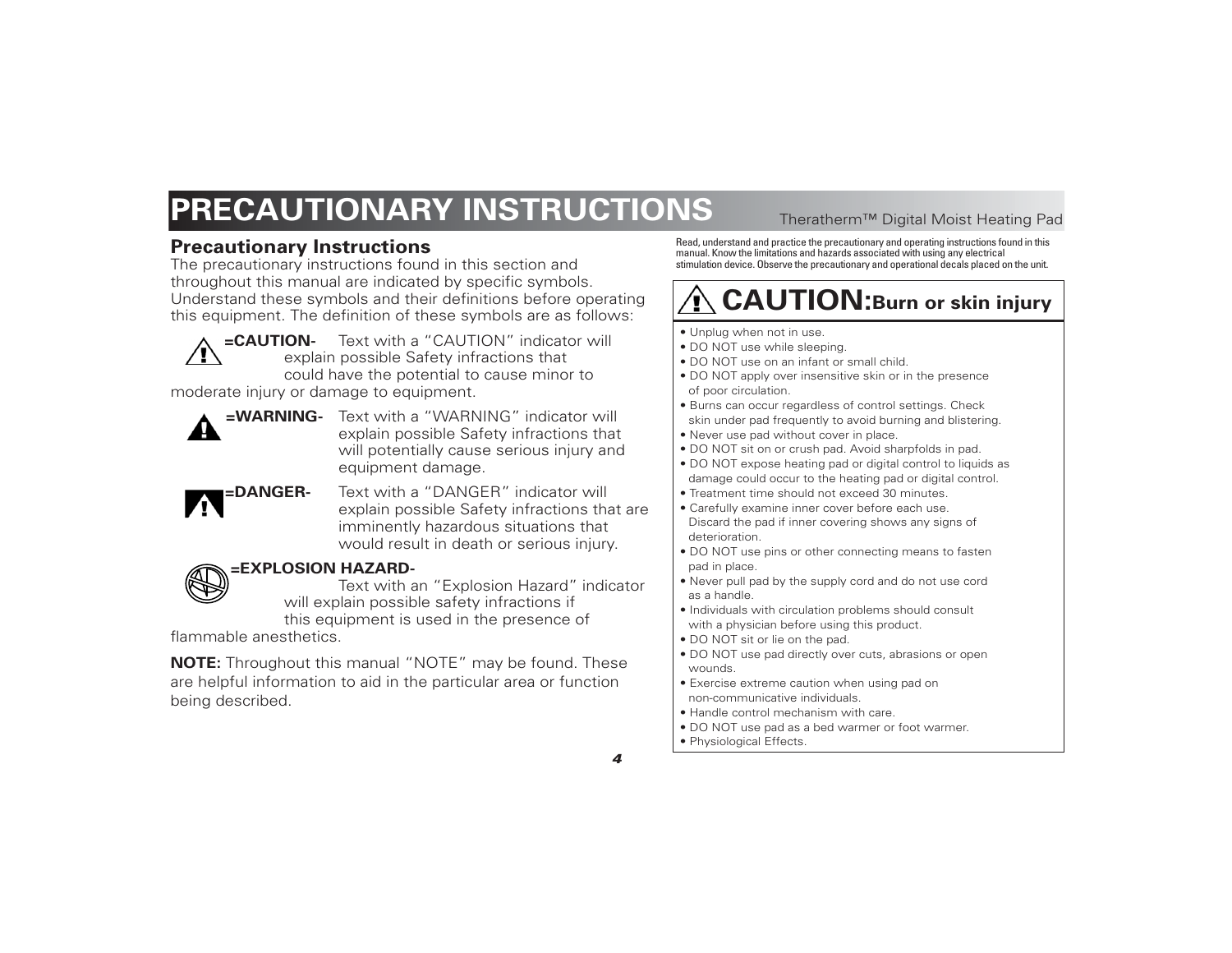## **PRECAUTIONARY INSTRUCTIONS** Theratherm™ Digital Moist Heating Pad

### **WARNING**

- Read all instructions.
- Never use the Theratherm Moist Heating Pad without a clean flannel pad cover.
- Keep Theratherm pad out of the reach of children.
- Use of this heating pad is not intended as a substitute for consultation with your physician.
- DO NOT expose the heating pad digital control to temperature extremes (below -10° C/14° F or over 50° C/122° F) or excessive humidity (>90% RH) as damage could occur to the digital control.
- Equipment not suitable for use in the presence of a flammable anaesthetic mixture with air or with oxygen or nitrous oxide.
- Special precautions should be taken with patients having desensitized skin.
- DO NOT allow the digital control to come in contact with the heating pad during use as damage could occur to the digital control.
- Degree of protection against harmful ingress of water: Ordinary Equipment.





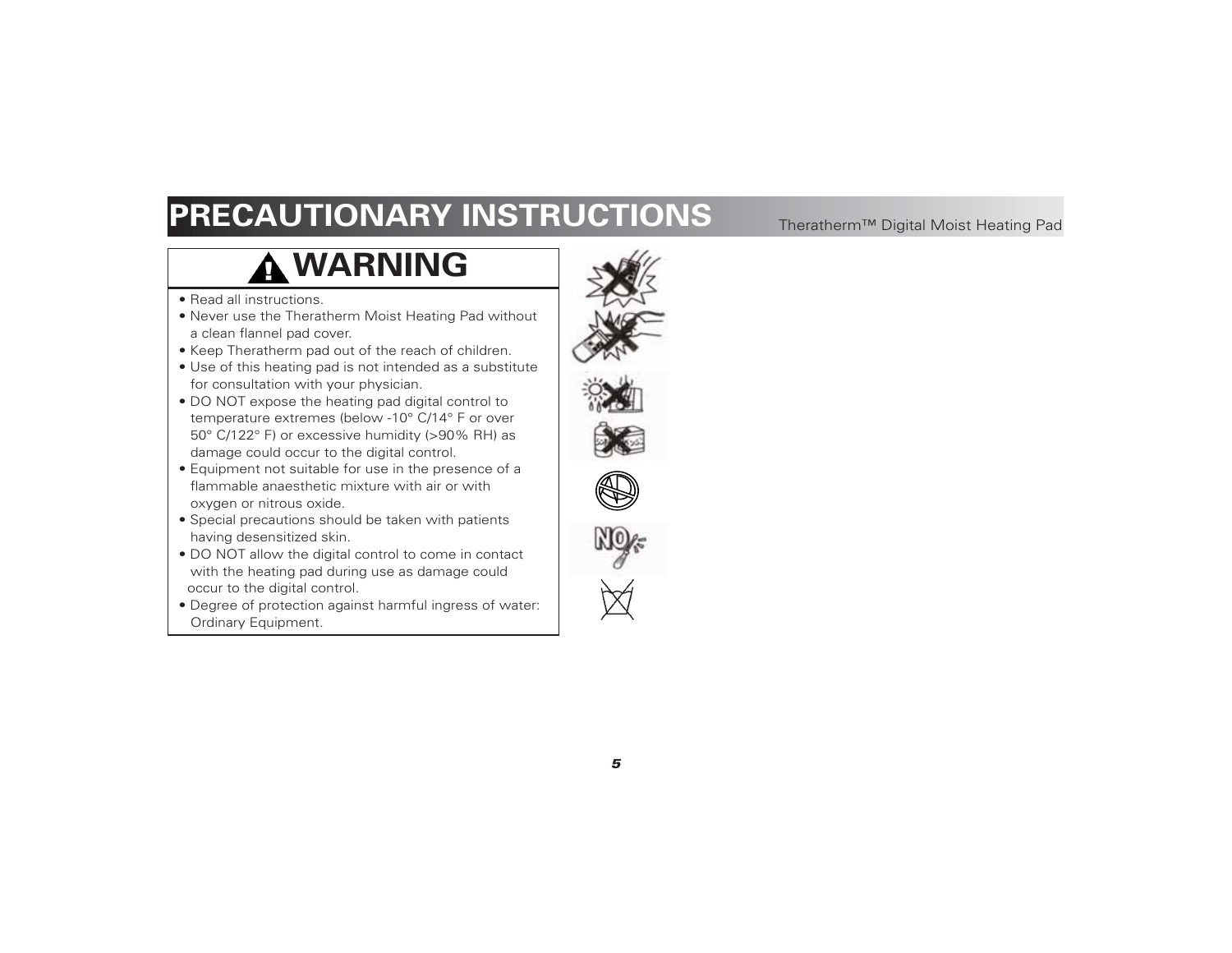## **NOMENCLATURE** Note Theratherm™ Digital Moist Heating Pad

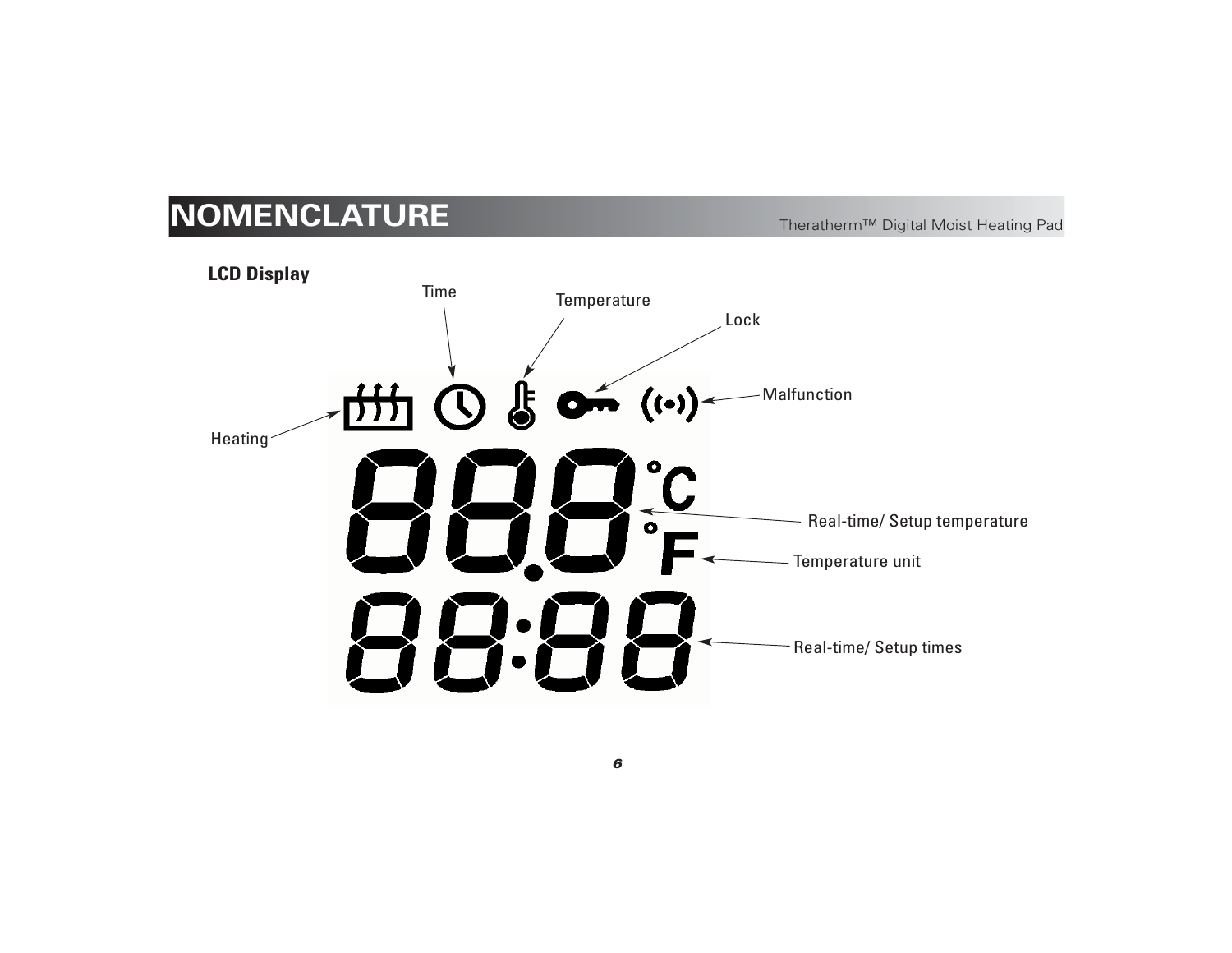## **NOMENCLATURE** Note Theratherm™ Digital Moist Heating Pad



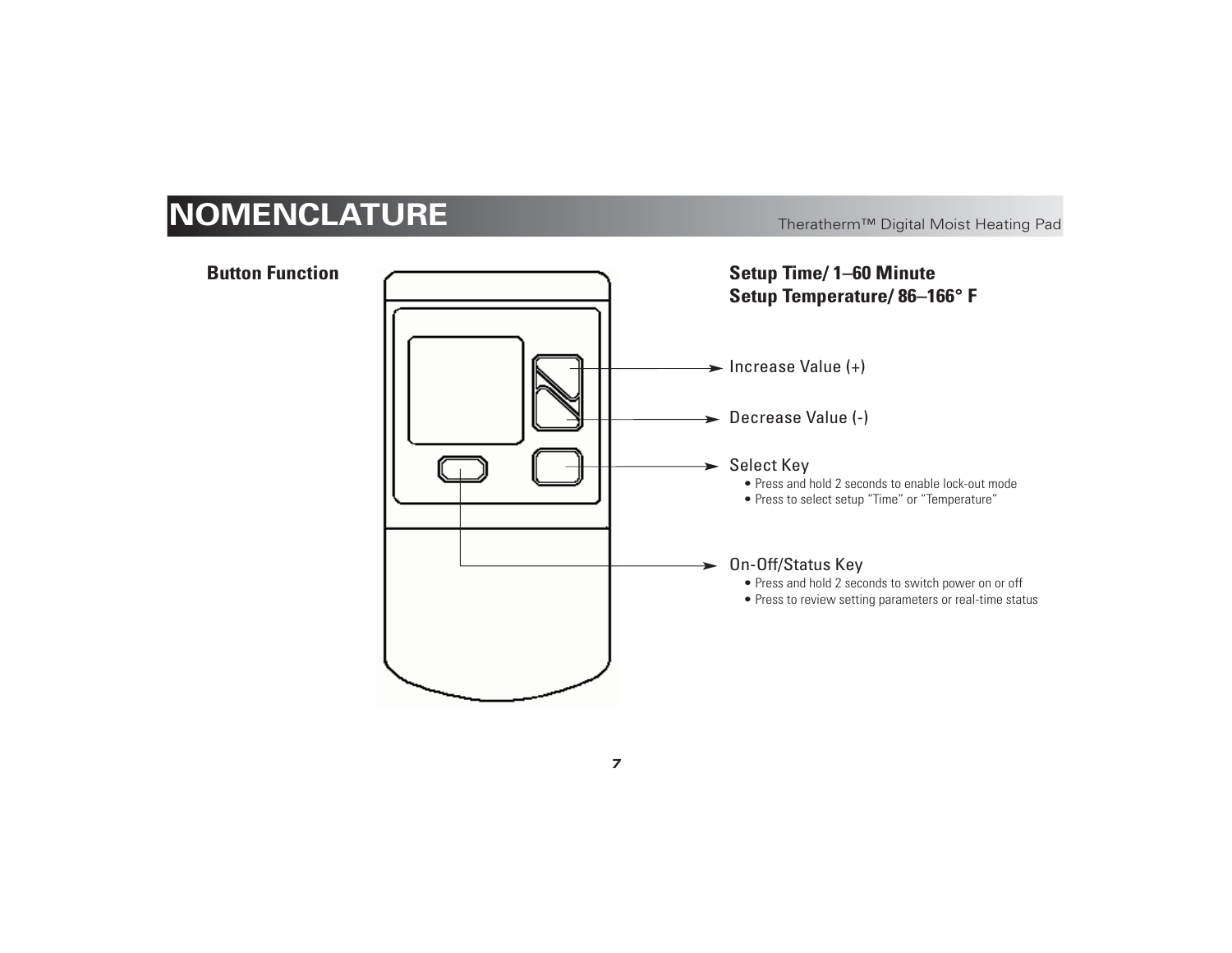### **SPECIFICATIONS** Theratherm™ Digital Moist Heating Pad

### **Product Specifications**

Output: Moisture heating Cover: 60% Cotton/ 40% Polyester Display: Numerical LCD (Liquid Crystal Display) Button: Rubber made in double colors Sensor: High resolution Digital thermal sensor Control: Plus control-trig solid switched Circuit: Digital processor Protection: Thermal switched Mode of operation : Continuous operation Heating: Selection 86–166° F (+/- 2° F/ unit) temperature outputs Timer: 1–60 minutes (1 minute/ unit) Auto shut off Power Supply: AC 90–130V 40–70Hz Pad Size: Model 1030- 15" x 7" (38 cm x 18 cm) Model 1031- 14" x 14" (36 cm x 36 cm) Model 1032- 27" x 14" (68 cm x 36 cm) Model 1033- 23" x 20" (58 cm x 50 cm)

Classification: Class II Equipment  $\Box$  Type BF Applied Part

*This product is compliant to Medical standards*



MEDICAL EQUIPMENT WITH RESPECT TO ELECTRICAL SHOCK. FIRE AND MECHANICAL HAZARDS ONLY IN ACCORDANCE WITH UL 2601-1/CSA C22.2 NO.601.1 71KJ

IEC60601-1

EMC: IEC60601-1-2 Safety: IEC60601-1

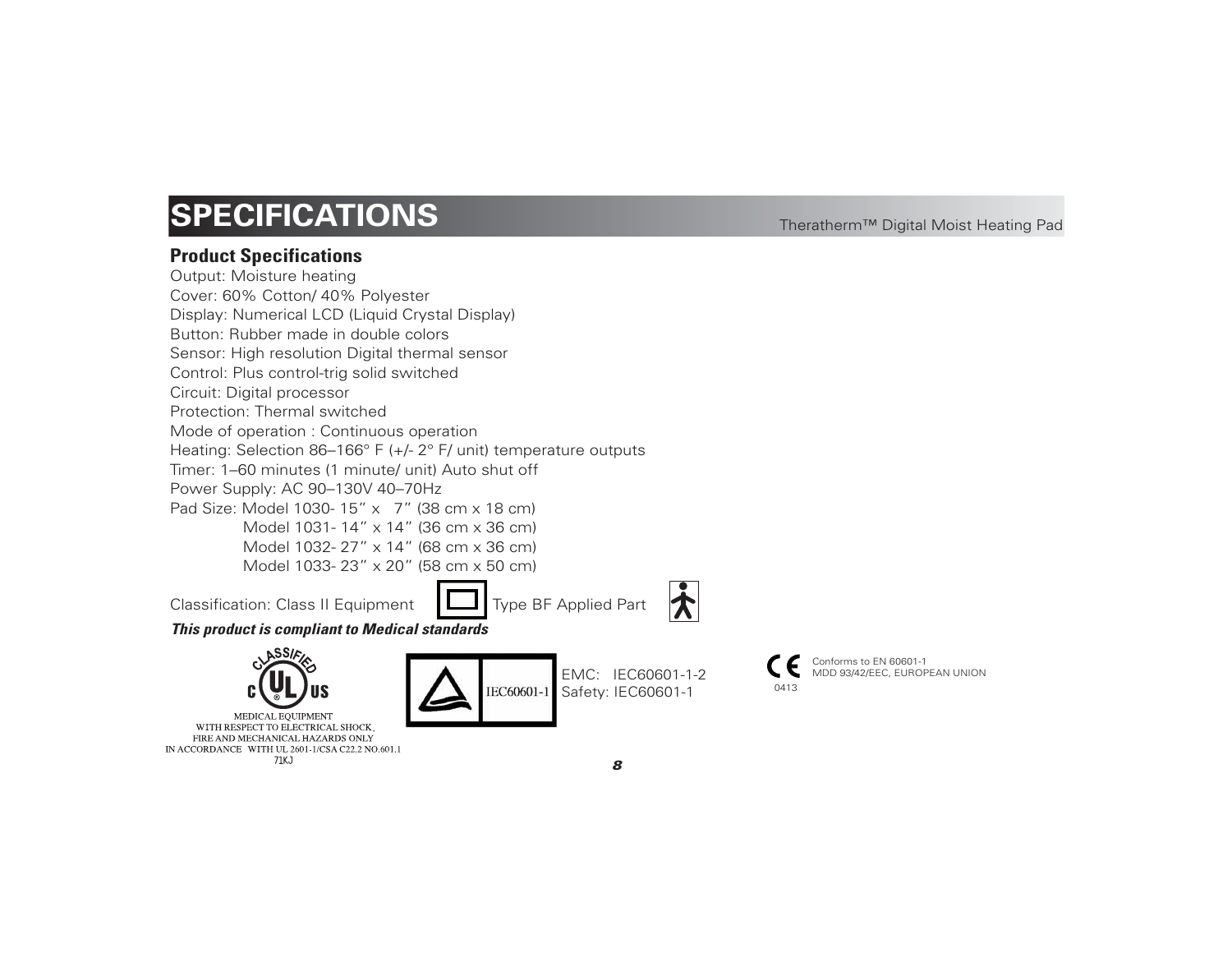### **OPERATION** Theratherm™ Digital Moist Heating Pad

*Note: Make sure the pad cover is included in the package. If it is missing or damaged, please contact your local dealer.*

### **How To Use Theratherm**

- 1. Place the Theratherm Digital Moist Heating Pad into the provided flannel pad cover. Be sure the pad is lying flat within the cover to ensure uniform heating occurs. Always be sure cover is clean prior to use.
- 2. Insert the plug into any convenient 90-130 volt electric service outlet.
- 3. The skin in the treatment area should be intact with no cuts, abrasions or open wounds. The skin should also be clean, free of dirt, oils and perspiration.
- 4. Position the Theratherm Digital Moist Heating Pad on the area to be treated. **REMEMBER:** DO NOT lie or sit on the pack.
- 5. Press and hold the "ON-OFF /STATUS" button for 2-seconds at which time an audible tone is heard meaning power is ON.

The LCD display will momentarily appear as shown (A) and then the default or previous set parameters will be displayed (B).

The default factory parameter setting is 126° F temperature and 30 minutes treatment time.

- 6. Press the "SELECT" button to display the treatment temperature (C) or treatment time (D) you wish to select.
- 7. Press the "+" or "-" buttons to increase or decrease values.

**Temperature range: 86 - 166° F Time range: 1-60 minutes**

*CAUTION: Burns can occur regardless of control settings. Check skin under pad frequently to avoid burning and blistering.*



**B. Previous Set**



**C. Setup Temperature**



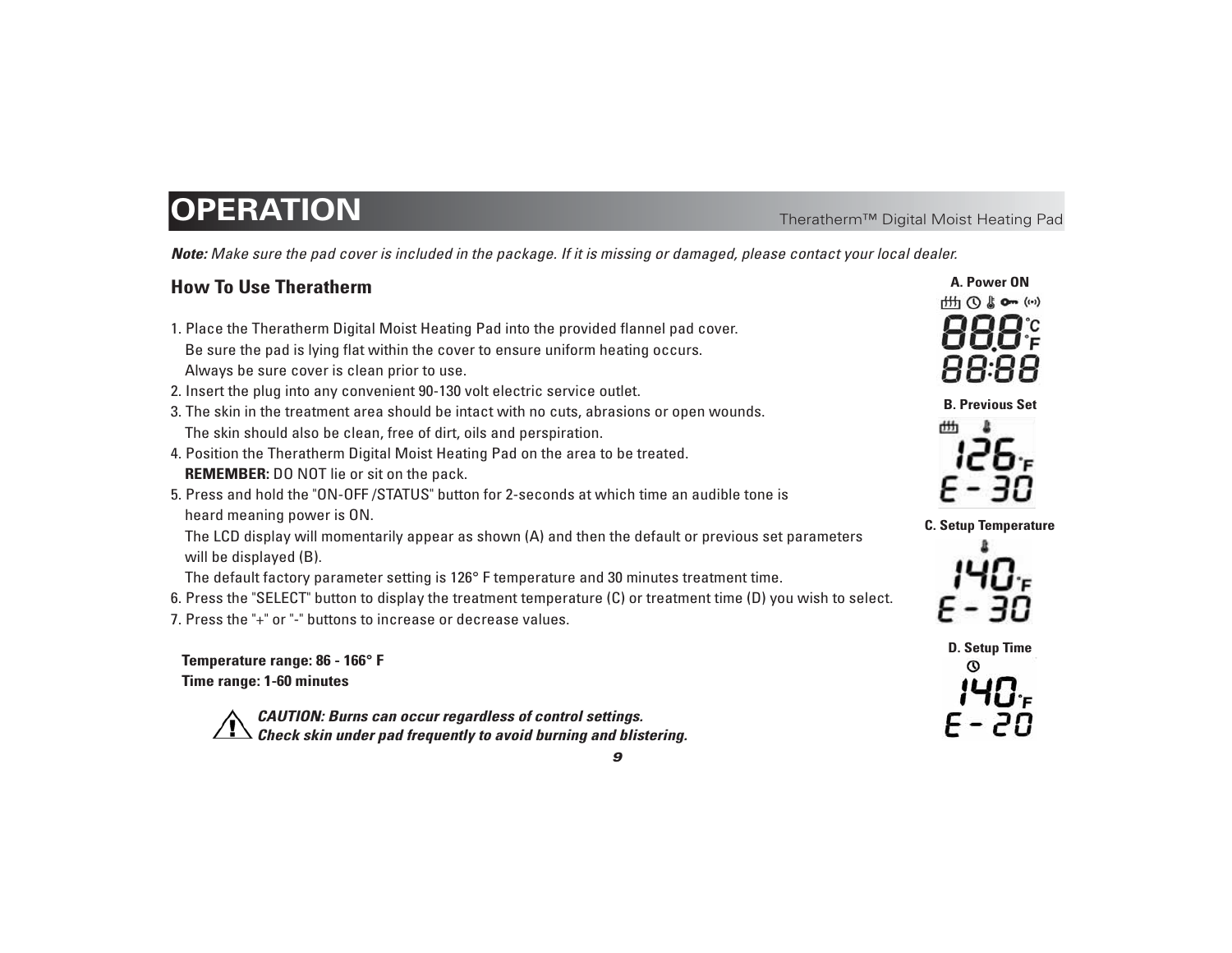### **OPERATION** Network Theratherm™ Digital Moist Heating Pad

- 8. To lock the desired settings, press and hold the "SELECT" button for 2-seconds until an audible tone is heard. A "key" icon is displayed on the LCD to indicate the unit is locked (A). To change settings, unlock the unit by pressing and holding the "SELECT" button for 2-seconds until the audible tone is heard. The "key" icon on the LCD display will disappear.
- 9. At anytime during therapy, a momentary press of the "ON-OFF/STATUS" button provides a real-time review of parameters and access to parameter changes (B).
- 10. Average treatment time is 20 to 30 minutes. It is not recommended to exceed 30 minutes of use in one therapy session.
- 11. At the end of set treatment time, unit will automatically power off.
- **NOTE:** At anytime during therapy, pressing the "ON-OFF/STATUS" button for 2-seconds or more will switch power OFF. At the end of treatment it is recommended to unplug the unit from the wall outlet.
- 12. If Malfunction icon is displayed on the LCD (C), an audible tone will continue for 5 seconds and heat output is automatically turned off. Unplug the unit and contact your distributor for appropriate action.

### **NOTE:** Launder the flannel pad cover as needed. *(see Maintenance Section)* Replace flannel pad cover when worn, scorched, discolored or holes develop in the fabric. Contact you Theratherm distributor for replacement flannel pad covers.